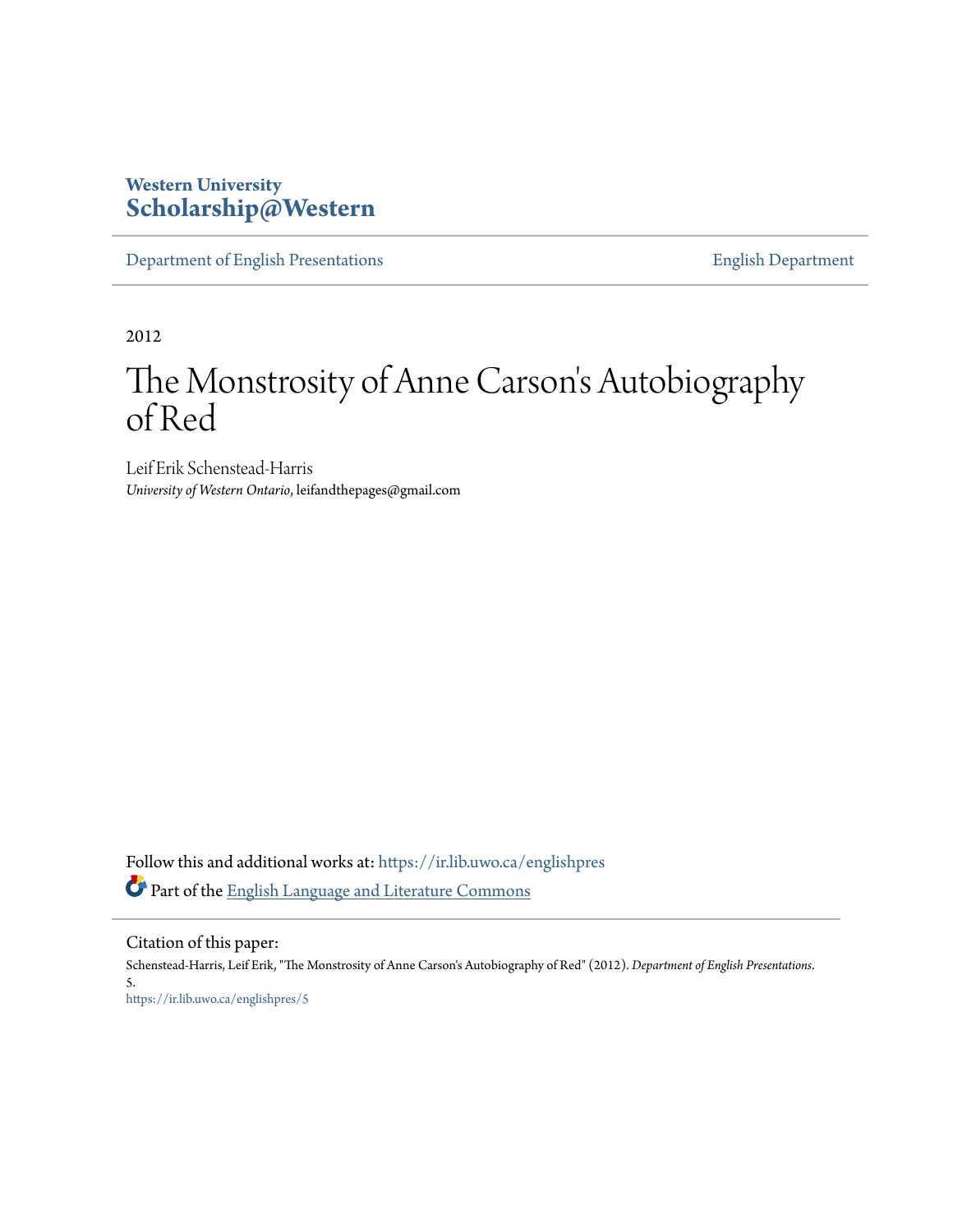## **The Monstrosity of Anne Carson's** *Autobiography of Red*

[W]e are not asked to condemn this being with the mad heart, this being with whom there is something constitutionally wrong. On the contrary, we are invited to understand and sympathize. But there is a limit to sympathy. For though he lives among us, he is not one of us. He is exactly what he calls himself: a *thing*, that is, a monster. David Lurie, J.M. Coetzee, *Disgrace*

What is the relationship between humans and monsters? With treacherous sympathy Coetzee's David Lurie opens the question by dividing the species of monsters and humans, and thus missing one of many third terms possible: what of the child? What happens when society places the full force of its existential angst—its foundation though exclusion, Lurie's "among us, he is not one of us"—at the feet of a child marked as exceptionally, irreducibly other? Mobilizing the latent ambiguity of a society in which, as Ellen Pifer argues, we experience grave difficulty in "distinguishing between our fears *for* and *of* the child" (12), novels such as Anne Carson's *Autobiography of Red* (1998) figure monstrous children as haunting questions, ostracized others, borderlines between the monstrous and the human. Addressing this question begins to identify the strategies by which that monstrous part of humanity is identified and managed. Carson and Coetzee understand that civil society founds itself by excluding the monstrous other, a figure that finds no more pure embodiment than in the child whose egregious difference continues to be foundational to living culture. But to what ends?

What common ground does a child negotiate when entering the field of cultural activity? As new life, a child obtains a basic commonality with other living things as such, but there is a different field of existence—cultural society. Giorgio Agamben helpfully traces out two distinct "types" of life from Greek etymological history: *zoē* and *bios.* Z*oē* denotes "the simple fact of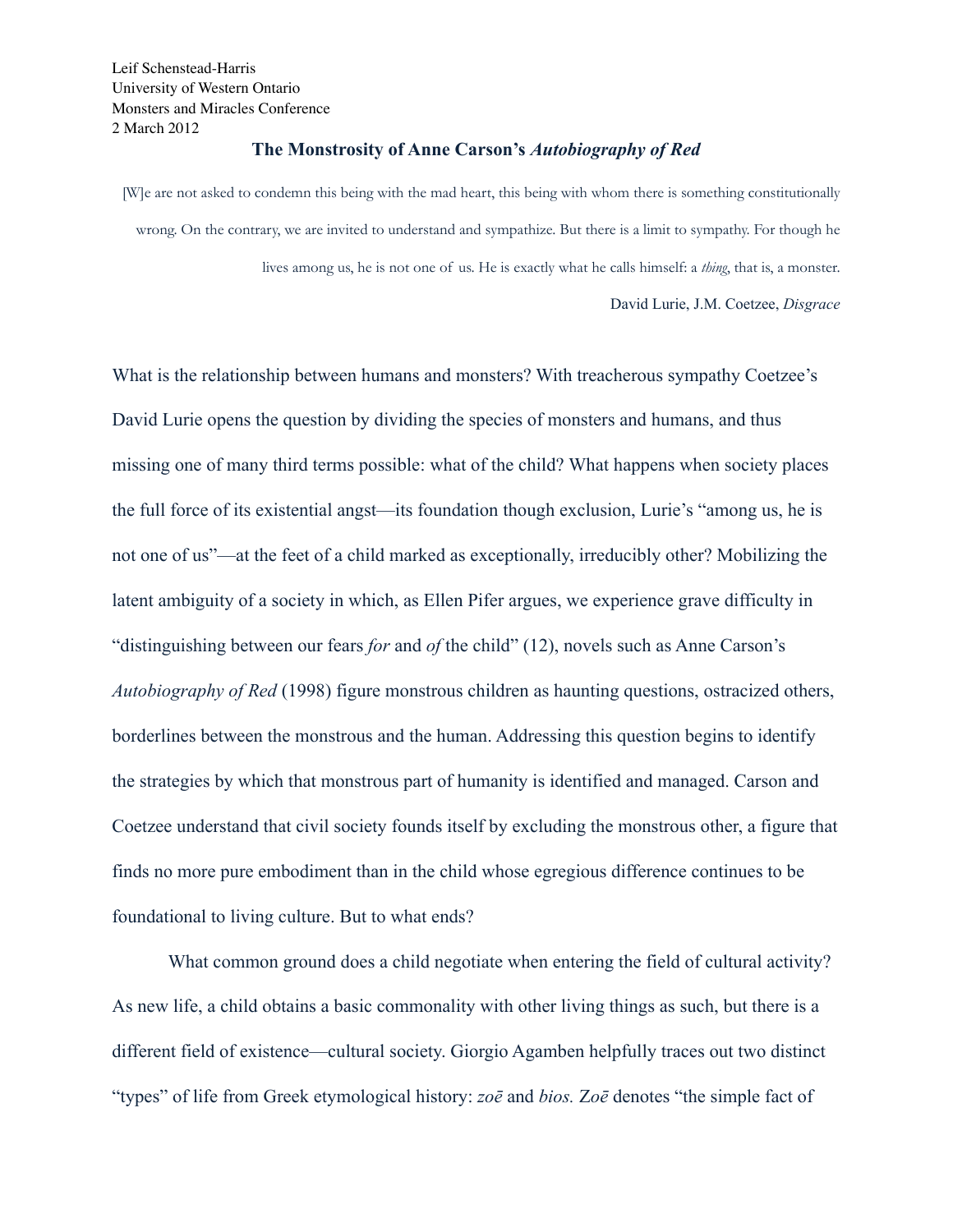living common to all living beings" while *bios* indicates "the form or way of living proper to an individual or a group" (1). This distinction clarifies a child's relation to adults and societies: on the one hand children mature physiologically; on the other, they develop into a qualified cultural adulthood. Pifer describes the power dynamics here:

> children can claim strength in incompleteness. From an adult's point of view their vulnerability is an aspect of their power. Children are weak, socially as well as physically, because they contain so much potential. *Not yet complete, they are not yet fully clothed, or formed, by culture*. (19, my emphasis)

Singular because of their potential difference, children carry the burden and threat of radical potential, while the question of so-called completion—being "fully clothed"—is a dangerous fantasy, as culture necessarily continues to evolve. Growing into culture means changing that culture just as it means changing oneself. A risk here is that negotiation may mean that a child, "growing up," will disappear into the invisibility of normative cultural life; alternatively, irremediably monstrous, a child may be ejected from the terms of negotiation altogether.

The child's threat thus lies in the perception that she or he will reveal the cut of the adult's clothing in a manner inversely reminiscent of the famous naked emperor. No wonder myths of pure childhood innocence have sanitized children's images for so long. Reinhard Kuhn reminds us that "[e]ver since Rousseau one popular conception of the child is that, as a personage living in the state of nature, he [or she] is basically good until the forces of civilization corrupt his [or her] naïve essence" (40-41). To expose this thesis as a strategic lie is not to pose the question of children's "basically evil" nature in quick substitution. Rather it means we see children as beings of monstrous alterity. A child negotiates not only the common grounds of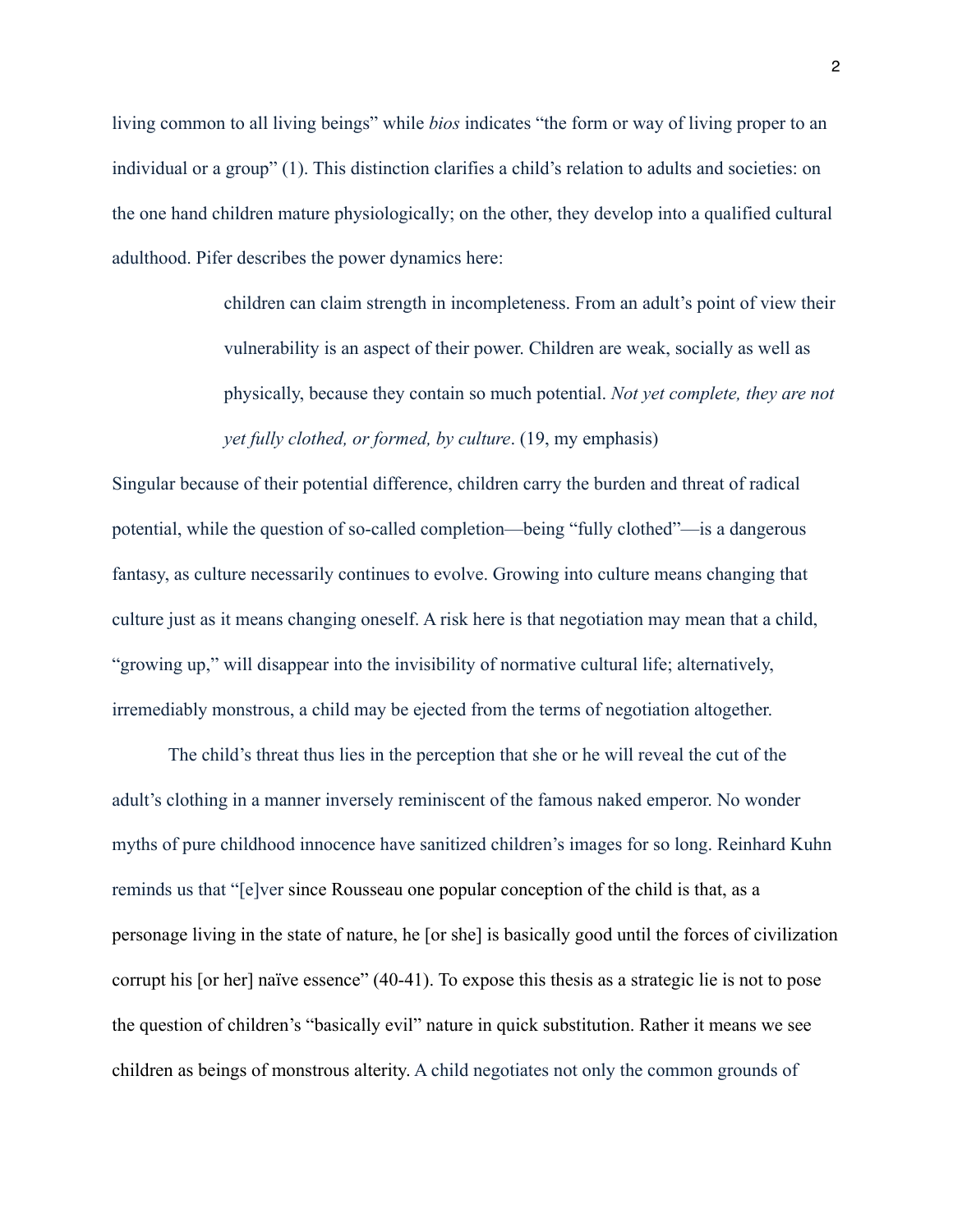culture, but the definition of humanity. Carson, however, is uninterested in recuperating children as necessarily *human* in the sense that they must become "fully clothed, or formed, by culture"; we read in this text of Geryon: a red child with wings.

In at least one ancient sense a monster is utterly fantastical, "a mythical creature which is part human and part animal" (*OED*). This definition attenuates alterity's revolutionary strength with a conceptual sidestep that neuters the child's threatening potential for adults. Monsters cannot forcibly renegotiate human social communities because they *a priori* could never be part of those communities. Yet monster signifies more than myth. The truth is that monstrous children are not fantastical creatures, but are born of human flesh.

 The Latin *mōnstrum* implies not a mythical hybrid but rather a "portent, prodigy, monstrous creature, [or] wicked person" (*OED*). Tracing the word into contemporary usage illuminates the monster as "[a]n ugly or deformed person" or a "person of repulsively unnatural character, or exhibiting such extreme cruelty or wickedness as to appear inhuman," and drops the prophetic from obvious use (*OED*). The two developments are distinct: one argues on physical grounds, the other on moral sense; both, however, perceive alterity as disturbing, and both acknowledge a monster's fundamental humanity. Monstrosity here lies in *seeming other*, and in this seeming re-emerges the portent, recalling "monster"'s other roots in the Latin *monstrare*, to demonstrate, and *monere*, to warn (Punter 263). Andrew Ng contends that "[m]onsters are born in language, but take root when meaning falters" (3). This radical idea casts us back to the word's Latinate roots, for if a being is called monstrous "when meaning falters" then such nomenclature recognizes new possibilities in failures of understanding. Monstrosity emerges of us but, embodying alterity, seems not us, and may change us. A child is a natural monster whose naked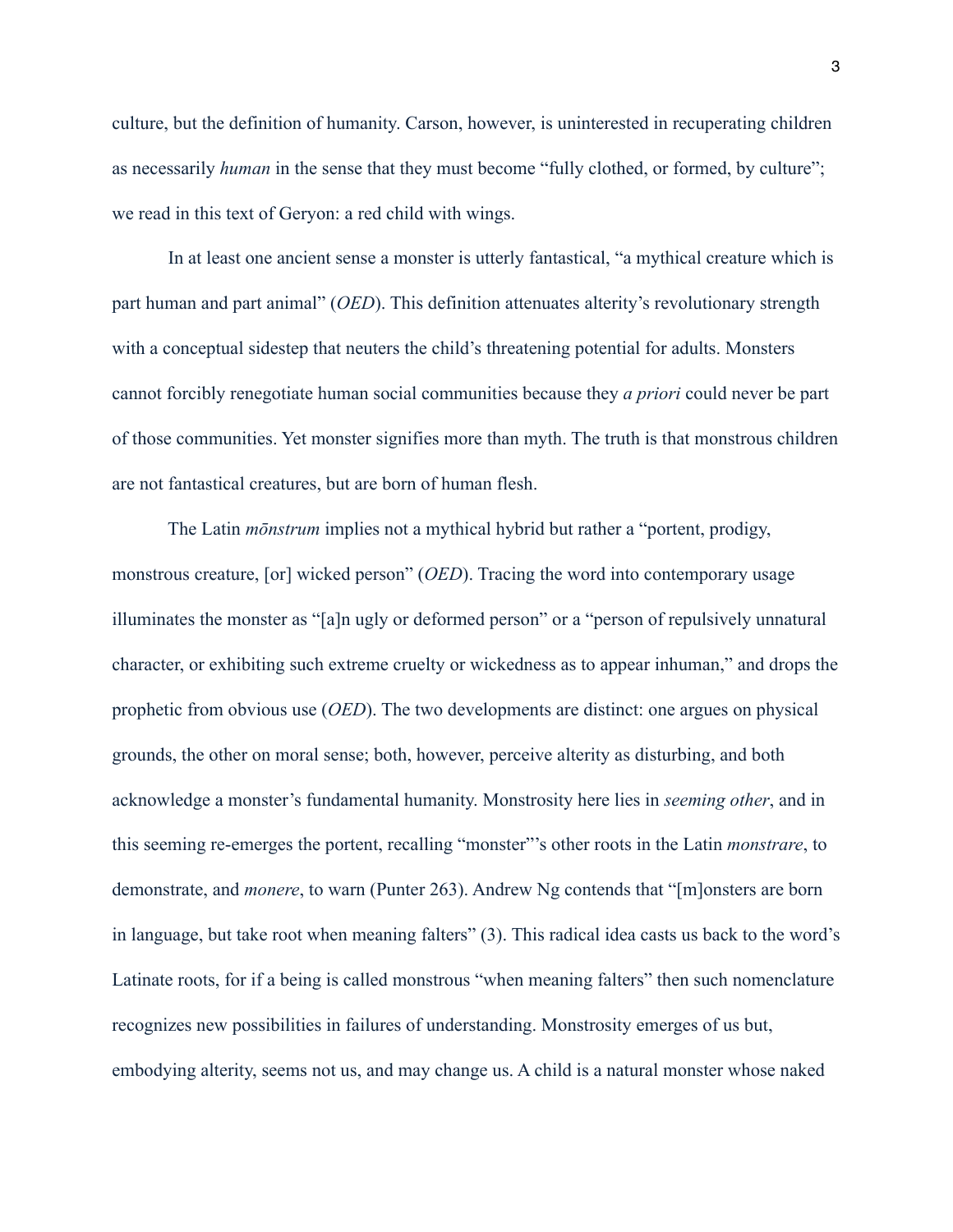threat to expose the adult's performative, invisible clothes portends a revolutionary change—as Allen Weiss writes, monsters "are indicators of epistemic shifts" (125), and thus monsters, in Franco Moretti's words, serve to "synthesize phenomena of different natures, but also to *transform them*: to change their form, and with it their meaning" (105). Carson's *Autobiography of Red* knows that the monstrous child is an other who can be dangerous and violent, but also dangerously violated; more than a mythic cipher the monster—the monstrous child—is a sign of humanity itself. Portents invoke challenges; monsters require care.

The verse narrative of Anne Carson's *Autobiography of Red* opens with a chapter called "Justice" that begins with the following sentence: "Geryon learned about justice from his brother quite early" (23). This judicial sentencing strongly resonates within the language of familial societies. Geryon, named "stupid" and abandoned by his brother on his trip to kindergarten, perhaps unsurprisingly assents. In mute analysis Geryon thinks "*stupid* was correct. But when justice is done / the world drops away" (24). Understanding justice is understanding exclusion, standing solitary outside a classroom while snow eradicates the signs of fissure and "silence[s] / all trace of the world" (25). Geryon's first justice is a falling away from the world, an intense isolation, a smothered silence. Anne Carson's "novel in verse" tells a red, winged child's story of navigating the multiple forms of exclusion and isolation which "justice" marks on his monstrous body. A constant tension defines both *Autobiography of Red* and Geryon, for each responds to a continuing play between inclusion and exclusion, a dead isolation and a murderous love and, ultimately, between the unreality of mundanity and the pained reality of the monstrous.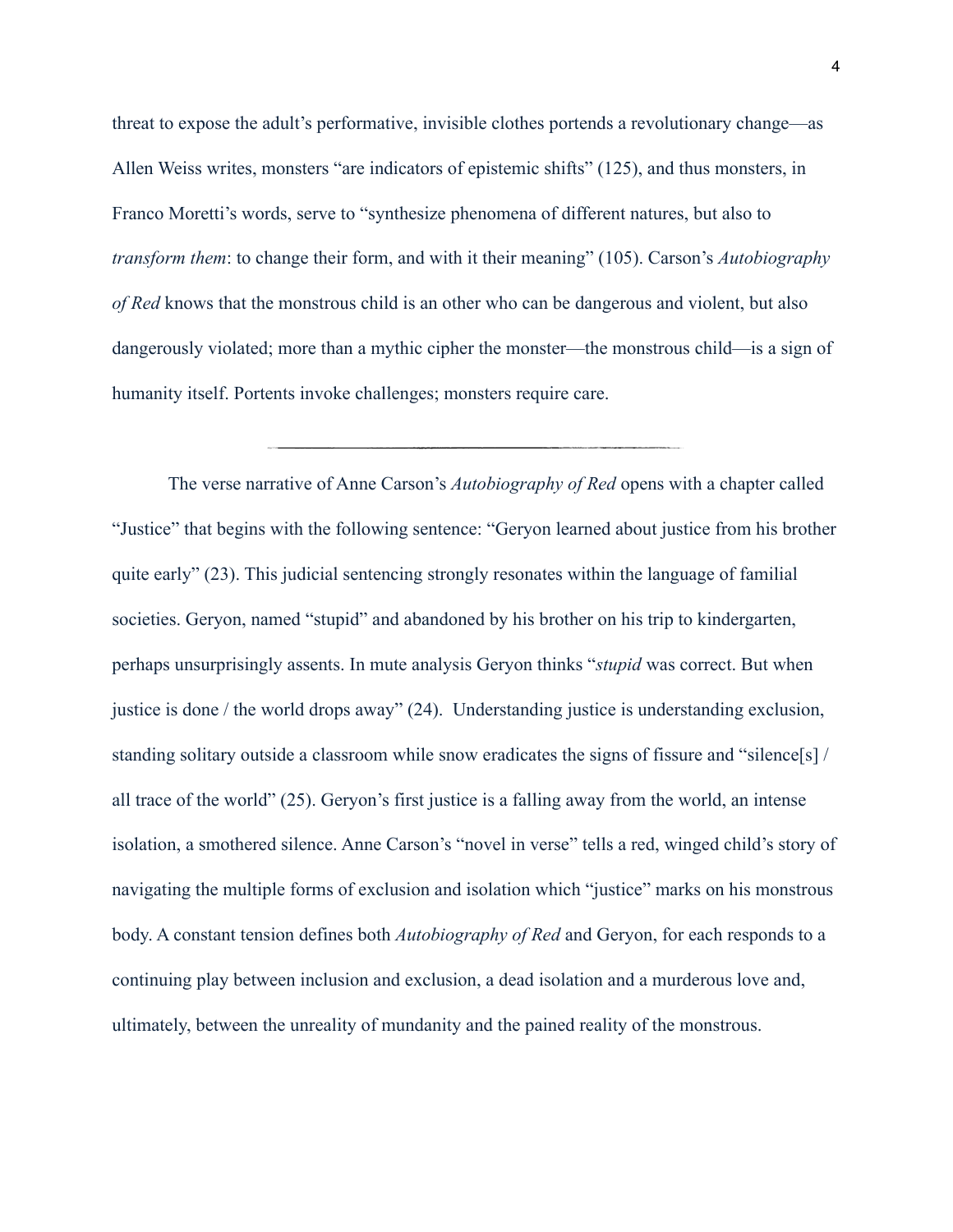Geryon is a monster with a history. Carson explicitly follows Greek poet Stesichoros' ancient version of the myth, and her retelling stages the ghosts of traditional interpretation at its margins. Geryon, tradition tells us, is a red winged monster killed by Herakles' arrow in a story usually described as "a thrilling account of the victory of culture over monstrosity" (Carson 6). Stesichoros' version—or those fragments remaining—is notable because it "reverses the roles of protagonist and antagonist and thus shifts the point of view" (Tschofen 38). Carson translates the extant fragments of Stesichoros' *Geryoneis*, together with other elusive appendices as paratexts to her narrative, and as Tschofen argues, by incorporating discourses as varied as "the scholarly and the lyrical, the narrative and the journalistic" Carson's text itself becomes "a hybrid," a monstrous text reflecting Geryon's monstrous body (33). Carson thus invokes to embody the long conflict between civilized culture and monstrous nature of the stories presenting Geryon and Herakles. Perhaps most crucially for me, Carson further revises Stesichoros' retelling. In her version Geryon is not just a red monster with wings. He is also a modern child.

The modernity of Carson's Geryon is not unreflexive, however, and he seems aware of the disjunction between his own existence and Stesichoros' epic. In one of his many elementary school attempts at autobiography (which include efforts in textuality, sculpture and photography) Geryon assembles a short list of significant facts and events about his life:

Total Facts Known About Geryon.

 Geryon was a monster everything about him was red. Geryon lived on an island in the Atlantic called the Red Place. Geryon's mother was a river that runs to the sea the Red Joy River Geryon's father was gold. Some say Geryon had six hands six feet some say wings.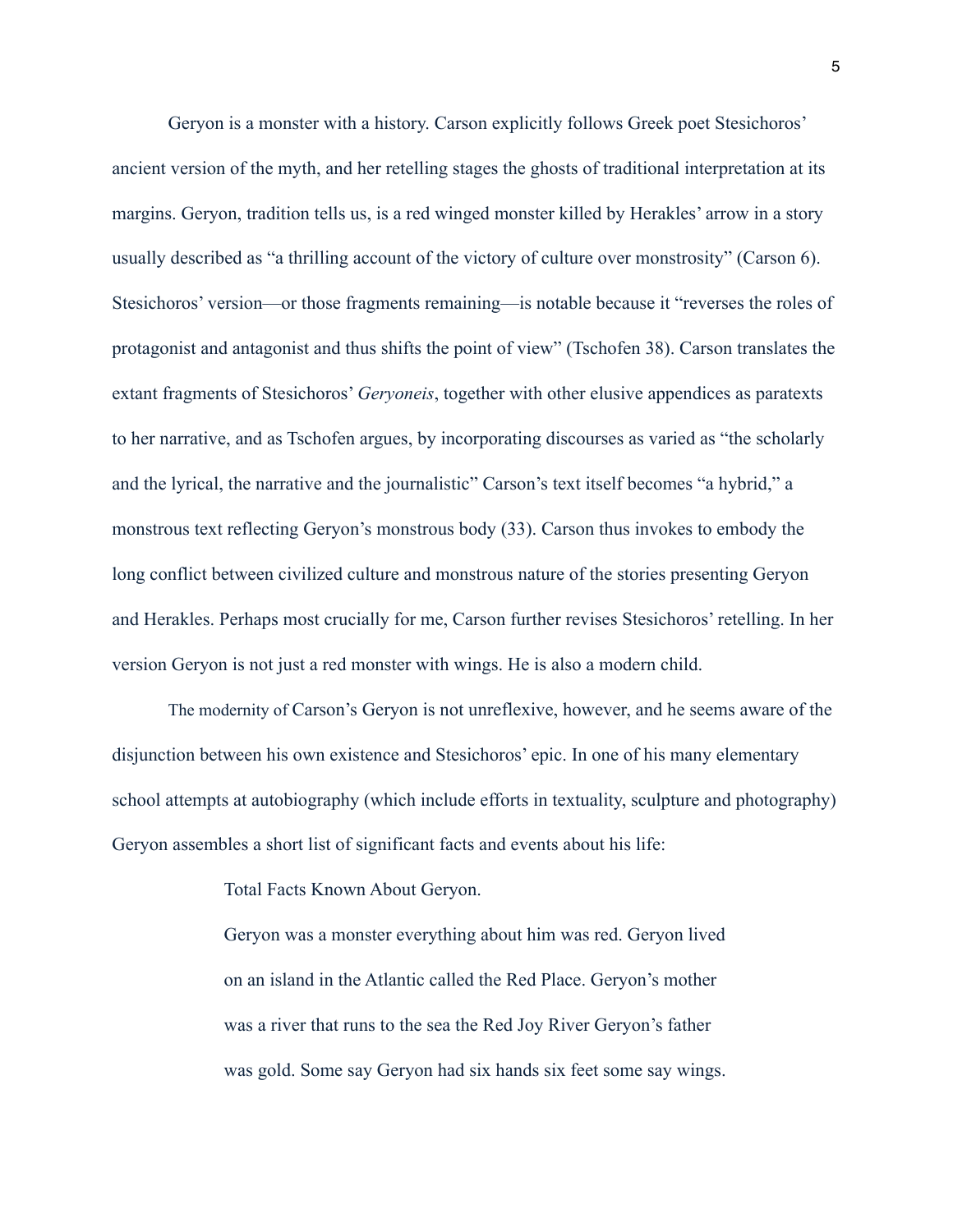Geryon was red so were his strange red cattle. Herakles came one

day killed Geryon got the cattle. (37)

These childish, breathless sentences tell an irony as old as Icarus. Geryon's wings, so often dangerous signs of freedom, mark his alterity. Meanwhile, his red cattle lure Herakles' interest, a fact that Stesichoros' fragment XV makes clear, echoed by Geryon's autobiography previous. Titled "Total Things Known About Geryon", Carson's translation of fr. XV runs thus:

> He loved lightning He lived on an island His mother was a Nymph of a river that ran to the sea His father was a gold Cutting tool Old scholia say that Stesichoros says that Geryon had six hands and six feet and wings He was red and His strange red cattle excited envy Herakles came and Killed him for his cattle

The dog too

Although classicists dispute Geryon's exact nature, most important here is the repeated insistence on redness: Geryon's red monstrosity reinforces, predetermines, his alterity, for it is the sole quality held certain.[1](#page-6-0) In Carson's story Geryon's identity is frustratingly unclear, a legacy of the myth-tellers and "Old scholia" whose continuing indecision Carson evokes with ambiguous repetition: "Some say […] some say," and who only agree to conclude that Geryon is the perpetual exception. Autobiographical sketches help Geryon define himself from this history. At his school-teacher's impatient prompting he gives his modern list of "total facts" a new ending:

<span id="page-6-0"></span><sup>1</sup> Classicist W.S. Barrett traces a history of artistic depictions and literary representations to show the variety of Geryon's bodies (7-10, 19). Artists often give Geryon three bodies, the first of which is arrow-shot while his other bodies fight on. Most interestingly, Barrett writes that Stesichoros seems to have introduced Geryon's wings (5).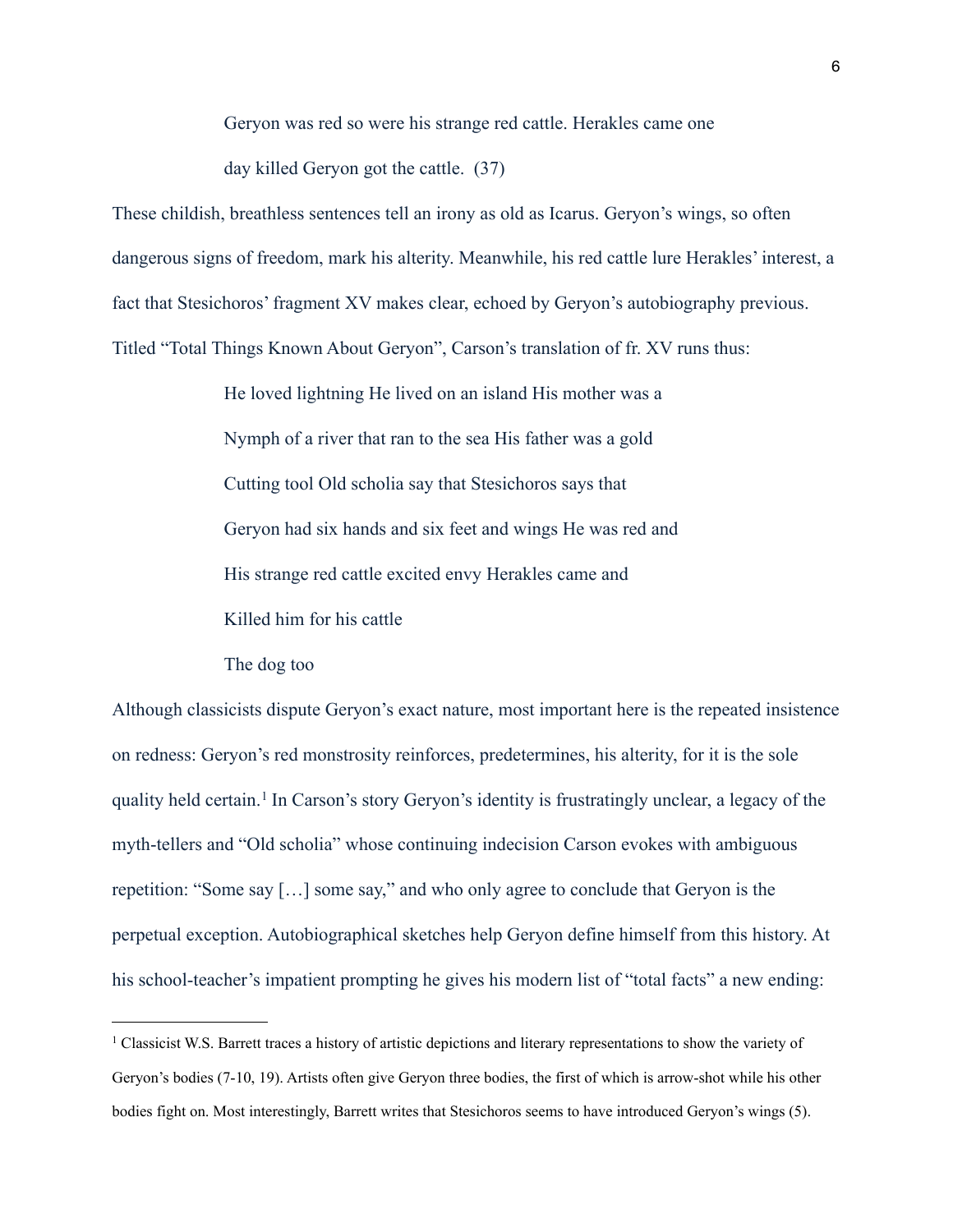"All over the world the beautiful red breezes went on blowing hand / in hand" (38). Only redness lives on, a memory of blood-bright viscera and a melancholy call to the novel's title, again echoed in some of the book's final lines: "how can regret be red and might it be" (149). In this new ending Geryon does not rectify his death.

Geryon and Carson are both confounded by the myth's traditionally brutal murder which seems totally arbitrary. Attic Herakles, tasked only to steal livestock, kills monstrous Geryon. Is this a victory of "culture"? Perhaps, as Beowulf reminds us, slaying monsters guards cultural purity. Carson's novel engages with this troubling murder and unearths it from an ancient past. Following Stesichoros' *Geryoneis*, Carson's retelling questions the usual approbation given this brutal gratuity. Geryon is no longer a monster slain by Herakles' arrow but a winged child who falls for Herakles' love: a romantic, metaphoric death caused by language (and with shades of *la petite mort*). Words and arrows have much in common: both pierce. Words can be troped as arrows turned, however, and in Carson's narrative Geryon struggles to understand his senseless mythical death by writing and rewriting his biography turned autobiography as he matures from childhood to a tormented, love-torn adolescence.

 Yet *Autobiography of Red* is not a straightforward autobiography, though it traces brief, intense moments in Geryon's life in motion. Monstrosity's familiar companion, violence, appears, but here accompanying love—arguably one of society's hinges. When Geryon's mother confronts the fourteen-year-old over his new love for sixteen-year-old Herakles, Geryon realizes that "Love does not / make me gentle or kind" (42). Geryon's adolescence is marked by his deeply ambivalent feelings about love and sex. With youthful intensity he writes "LOVESLAVE" on town walls (55) and, as he lies next to Herakles, they are "joined in astonishment as two cuts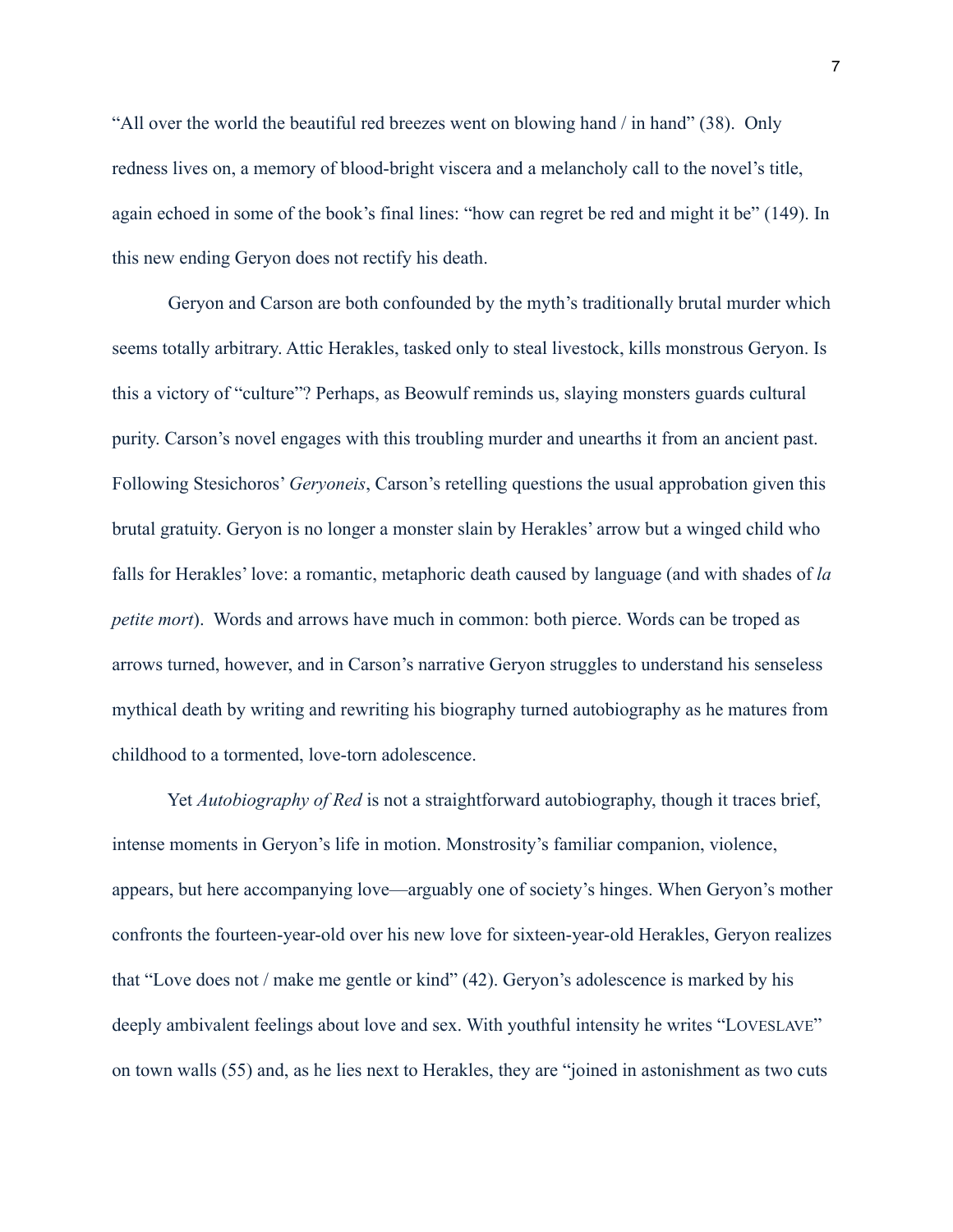lie parallel in the same flesh" (45). The metaphor explodes with the young lovers' vitality: wounded, red, and alive. But while Geryon learns that love's violence, like that of justice, moves him to mute reverence, when fickle Herakles flees it kills him. Arrested by shock Geryon "enters a suspended animation" after this abrupt falling away from love (Murray 109); excluded from the intimate and human society of Herakles' love, Geryon enters another isolation.

Why do the pains of love and sex cut Geryon so deeply? Geryon is sexually abused by his brother early in the story, and as familial affection blurs with threats of social exclusion sex becomes the common interface of social transaction. His brother's invasion of Geryon's body prompts an evaluation of boundaries and bodies as the young boy thinks "about the difference / between outside and inside. / Inside is mine, he thought" (29). Immediately following

> he began his autobiography. In this work Geryon set down all inside things particularly his own heroism

and early death much to the despair of the community. (29)

Murray argues that Geryon's "work of autobiography is the work of self-possession" (108), but this autobiography is more than just an assertion of self-identity through bodily affirmation. Geryon is more than just a red boy with wings. He is a social being, and his continuing autobiographical work records his relationships and desire for inclusion. Geryon learns about carnality and how sexual behavior is wrapped up in social transactions. From the inner throbbing pain "of the red pulse" he learns to write, to inscribe himself in culture life (29).

 Geryon faces an adolescence troubled by old questions about the names of monstrosity and humanity. Alone in an Argentinean hotel room Geryon wonders "[a]t what point does one say of a man / that he has become unreal?" (98). The haunting thought that troubles him here is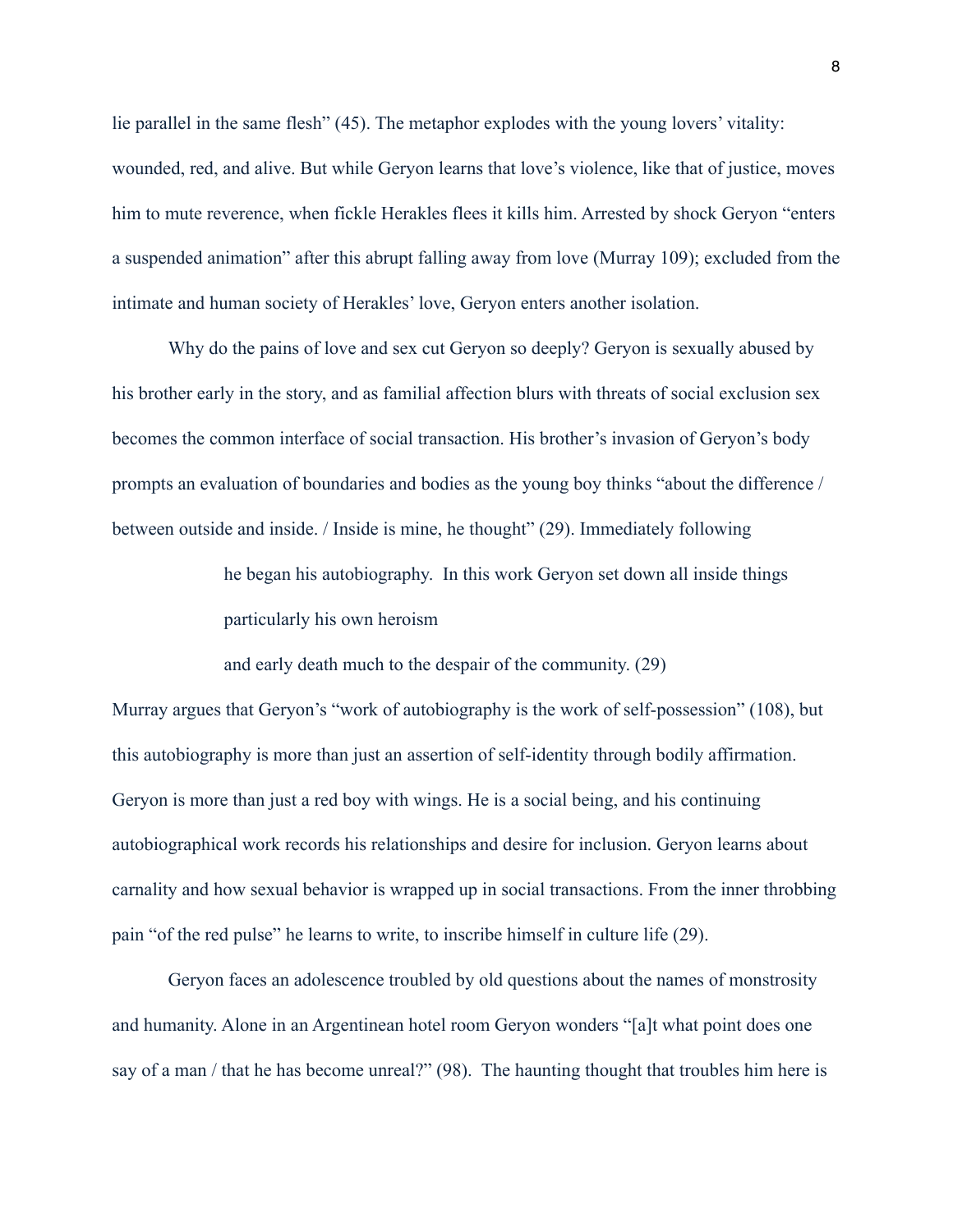spoken by a mysterious psychoanalyst-turned-tango dancer. Demonstrating a gift for turning Geryon's unspoken thoughts to words, she asks "*Who can a monster blame for being red?*" (104). In another version of this melancholic question of identity Geryon reads a poem by Walt Whitman, partially reproduced by Carson's text:

> *It is not upon you alone the dark patches fall, The dark threw its patches down upon me also, The best I had done seemed blank and suspicious, Nor is it you alone who know what it is to be evil.* (106)

These incomplete lines from "Crossing Brooklyn Ferry" are twisted out of the poem's body missing a couplet. Against Whitman's emphasis on the body Geryon's quotation blends identities of speaker and addressee to bring together in darkness two bodiless identities who, the quotation implies, we should assume to be evil. His reflections situate Geryon in the long quarrel of monstrosity and civilization, savagery and culture, good and evil: a conflict marked on his monstrous body and rooted in his mythological history; Geryon knows that ambiguous borders can be clarified with his ejection from civil society in an old strategy described by David Punter: "boundaries can […] be reinstated as the monster is despatched, good is distinguished from evil and self from other" (264). This outcome haunts Geryon as a form of death, but so too does the erasure of self implied in normalizing acculturation: both are forms of unreality.

 Melancholy lives on in the colour red, but Geryon's fate is less sure. While he will move into an unseen future Geryon can escape neither his memories of abusive "justice" nor his wings. Geryon's death to Herakles' arrow, like his fall to Herakles' fickle love, finds no fix nor cure. As monstrosity's markers remain Geryon disappears into the narrative's clear lack of closure, caught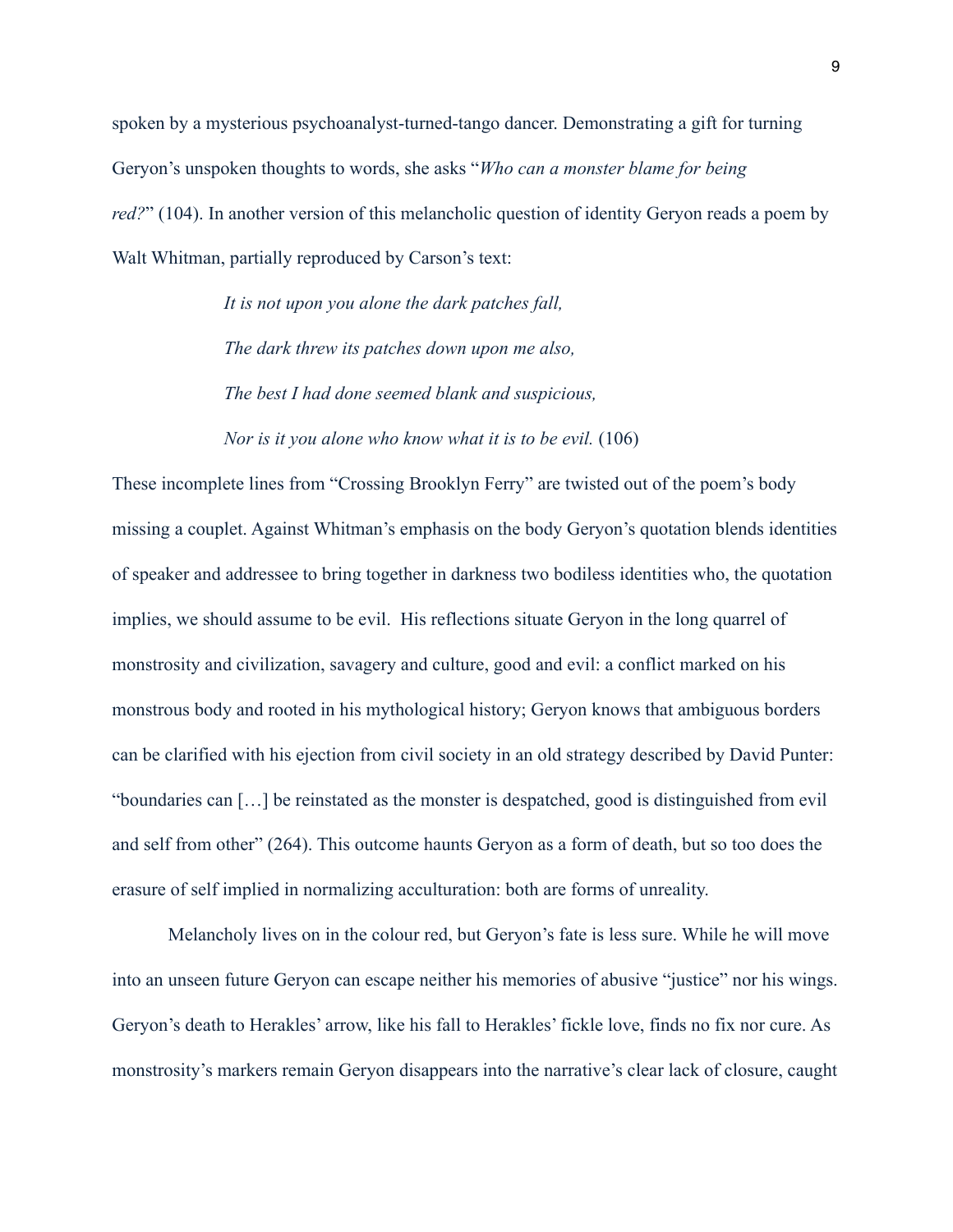to escape in his autobiography turning in its last pages to photography. But before narrative verse gives way to ekphrastic sketches, and before the child disappears into the adult, we are given in brief and incomplete red flashes a vision of documents that, in Benjamin's phrase, witness both civilization and barbarity. Like red itself, "a composite of many senses, never captured fully by any one" (Murray 116), Geryon comes across in snaps and pieces, permitting the reader glimpses of his identity and radical challenges to what we think about children who are monsters.

 Finally we must accept Carson's *fait accompli* of non-resolution as the monster enters civil society only as the vanguard of the miraculous. The text suggesting Geryon's immanent departure is an images of Geryon, Herakles, and Herakles' lover Ancash watching bread baked in a Peruvian alleyway by a bakery whose ovens use volcanic heat. Carson's last chapter is called "The Flashes in which a Man Possesses Himself," but does self-possession become or avoid unreality? To become real is to forget his own red nature, and to remain unreal is to effectively maintain the sacrificial status quo. Derrida's "Structure, Sign and Play" narrates this paradoxical movement in its final words: "the yet unnamable which is proclaiming itself and which can do so, as is necessary whenever a birth is in the offing, only under the species of the nonspecies, in the formless, mute, infant, and terrifying form of monstrosity" (370). Is it any surprise that monstrous children figure the very act of deconstruction? Geryon, still outside of time, an unassimilated but unsacrificed monster, closes the novel watching an activity marked by the beginnings of civilization, and one that draws here its heat from volcanic fire. As Anne Carson knows, the miracle of living with monstrous children, of understanding alterity's violence, can be as prosaic as baking bread.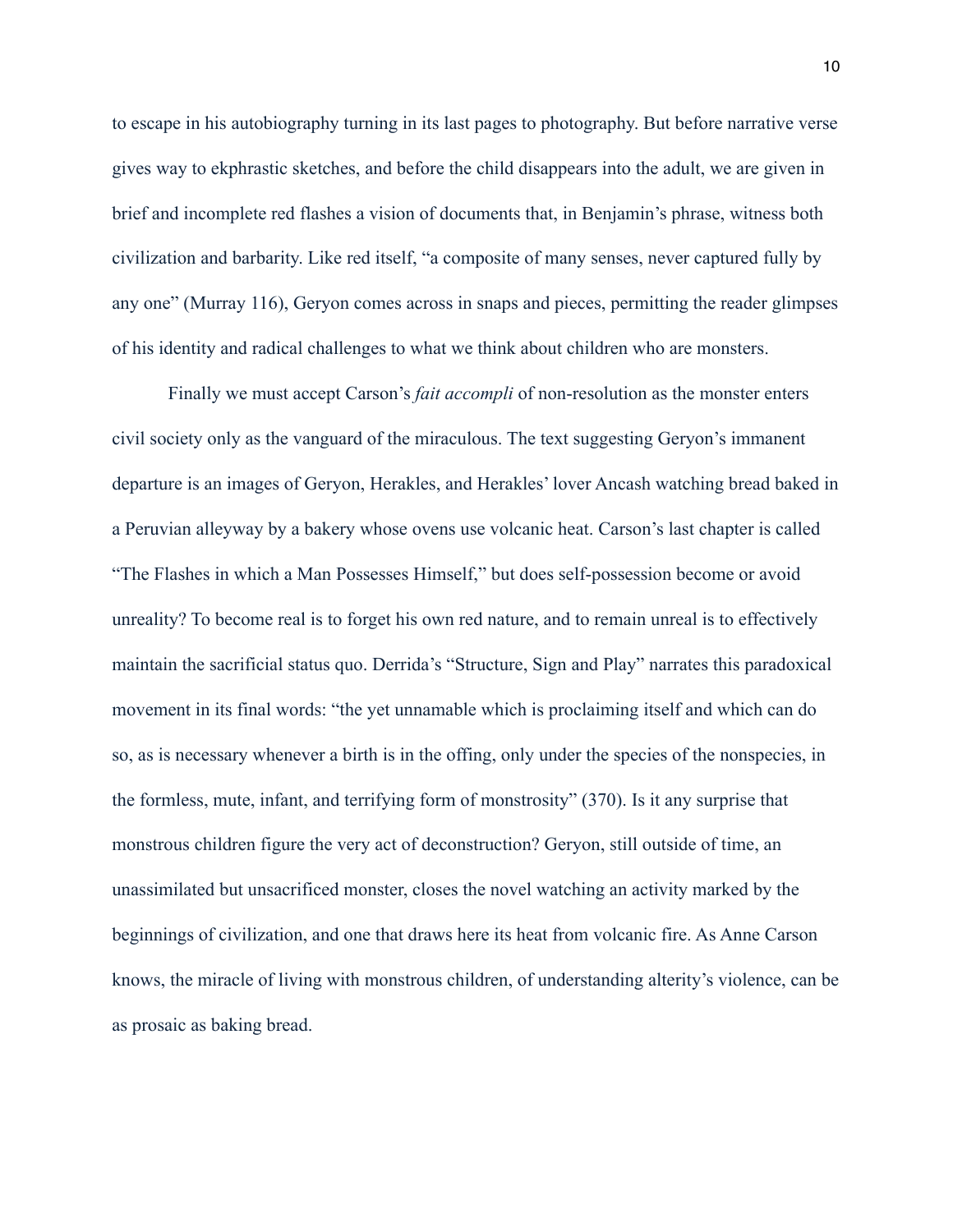## Works Cited

Agamben, Giorgio. *Homo Sacer: Sovereign Power and Bare Life*. [*Homo sacer: Il potere sovrano e la nuda vita*]. 1995. Trans. Daniel Heller-Roazen. Stanford, CA: Stanford UP, 1998. Print.

Barrett, W.S. *Greek Lyric, Tragedy, and Textual Criticism: Collected Papers. Ed. M.L. West.* Oxford: Oxford UP, 2007. Print.

Carson, Anne. *Autobiography of Red: A Novel in Verse*. 1998. Toronto: Vintage, 1999. Print.

Coetzee, J.M. *Disgrace*. London: Penguin, 1999. Print.

- Derrida, Jacques. "Structure, Sign, and Play." 1966. *Writing and Difference*. Trans. Alan Bass. London: Routledge, 1978. Print.
- Kuhn, Reinhard. *Corruption in Paradise: The Child in Western Literature*. London: Brown UP, 1982. Print.
- McCallum, E.L. "Toward a Photography of Love: The Tain of the Photograph in Anne Carson's *Autobiography of Red*." *Postmodern Culture*. 17.3 (2007): 1-66. Web.

"Monster, n." *Oxford English Dictionary Online*. 1989 ed. 2000. Oxford UP. Web.

- Moretti, Franco. *Signs Taken for Wonders*. Trans. Susan Fischer, David Forgacs, David Miller. London: Verso, 1988. Print.
- Murray, Stuart J. "The Autographical Self: Phenomenology and the Limits of Narrative Self-Possession in Anne Carson's *Autobiography of Red*." *English Studies in Canada*. 31.4 (2005): 101-122. Print.
- Ng, Andrew Hock-soon. *Dimensions of Monstrosity in Contemporary Narratives: Theory, Psychoanalysis, Postmodernism.* New York: Palgrave Macmillan, 2004. Print.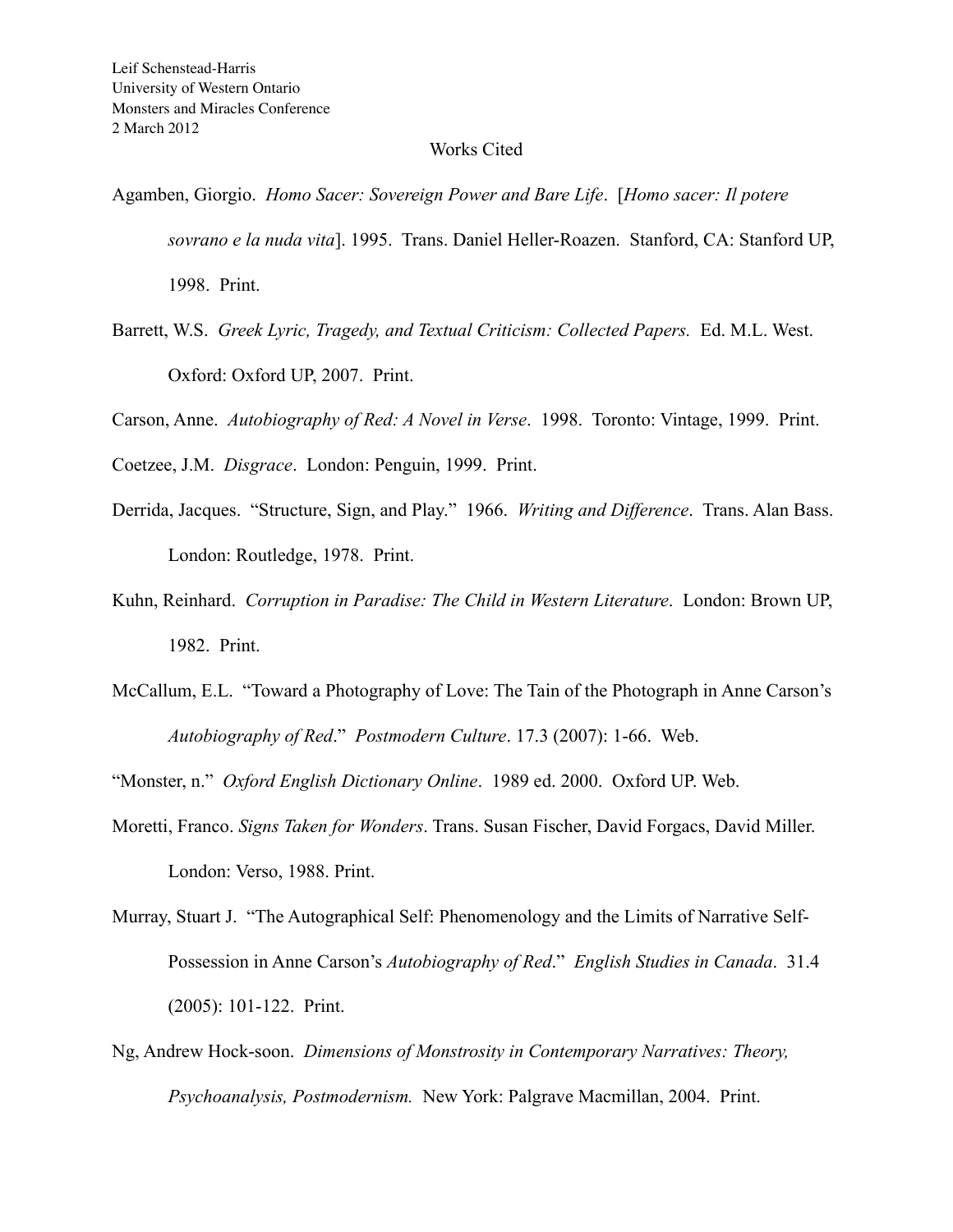Pifer, Ellen. *Demon or Doll: Images of the Child in Contemporary Writing and Culture*. Charlottesville, VA: UP of Virginia, 2000. Print.

Punter, David and Glennis Byron. *The Gothic*. Oxford: Blackwell, 2004. Print.

- Tschofen, Monique. "'First I Must Tell about Seeing': (De)monstrations of Visuality and the Dynamics of Metaphor in Anne Carson's *Autobiography of Red*." *Canadian Literature*. 180 (2004): 31-50. Print.
- Wahl, Sharon. "Erotic Sufferings: *Autobiography of Red* and Other Anthropologies." *The Iowa Review*. 29.1 (1999): 180-188. Print.
- Weiss, Allen S. "Ten Theses on Monsters and Monstrosity." *TDR*. 48.1 (2004): 124-125. Print.
- Whitman, Walt. "Crossing Brooklyn Ferry." 1855. *Norton Anthology of Poetry*. 5th ed. Ed. Margaret Ferguson et al. New York: W.W. Norton, 2005. 684-689. Print.